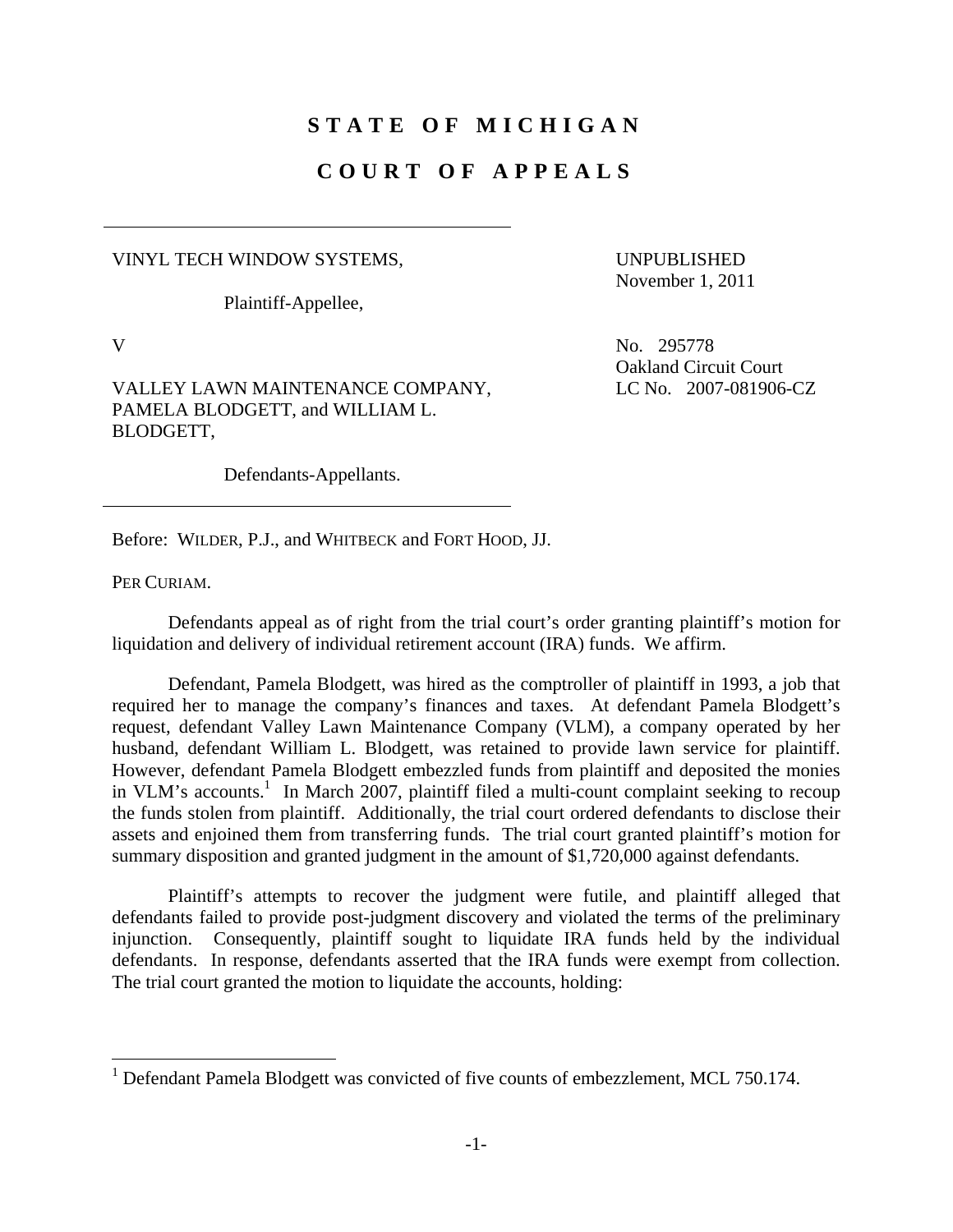There is no legal basis for protecting Defendants' multiple Individual Retirement Funds (hereafter referred to as IRAs). Plaintiff has established that these IRAs were created with partial proceeds of partial lump sum pension distributions elected upon Defendant William Blodgett's early retirement, and as such these funds are not protected from execution on this judgment which was entered for breach of fiduciary duties, fraud and embezzlement. IRAs are specifically excepted from ERISA's anti-alienation provision. *Selflube, Inc v JJMT*, 278 Mich App 298, 316 (2008); 29 USC § 1051[6]. Further, ERISA also preempted any Michigan law with regard to the IRAs. *Lampkins v Golden*, 28 Fed.APPx. 409 (6th Cir. 2002)[unpublished].

 Lastly, this Court finds that any protection afforded the IRAs has been lost by Defendants Blodgetts' self dealing and disregard for this Court's orders. [Footnotes omitted].

In a footnote, the circuit court made the following factual findings:

 $\overline{a}$ 

Plaintiff has provided evidence that defendants cashed out an AT&T 401 account worth \$100,000 and transferred the bulk of those funds to a Florida trust. Additionally, over \$400,000 which Plaintiff states was located though [sic] Advance Capital Management, Inc. and was neither an AT&T SSP nor during the pertinent time period, a protected pension, had been placed through a Self Directed IRA Trust into several IRAs.

 Defendants filed a claim of appeal from the trial court's opinion and order and requested a stay of the trial court's order. This Court temporarily entered a stay and ordered the trial court to make special findings regarding the nature of the retirement funds in question and to determine "whether those funds [were] exempt from collection on execution pursuant to MCL  $600.6023(1)(k)$ ."<sup>2</sup> In a written opinion and order, the trial court delineated the various transfers of monies from various IRA accounts made by the individual defendants. The trial court then ruled:

 This court finds that these funds are not exempt from collection or execution under MCL 600.6023(1)(k) because the [individual defendants] engaged in willful acts of fraud and theft in the underlying civil and criminal actions; because the IRAs now at issue were created by William Blodgett's election of a lump sum pension pay out through his Self Directed IRA Trust upon his voluntary early retirement and such self-dealing is not protected by this statute; and because to the extent that the [individual defendants] would be protected by the provisions of MCL  $600.6023(1)(k)$ , that protection would be preempted by ERISA, 29 USC 1144(a).

<sup>2</sup> *Vinyl Tech Window Systems v Valley Lawn Maintenance Co*, unpublished order of the Court of Appeals, entered January 27, 2010 (Docket No. 295778).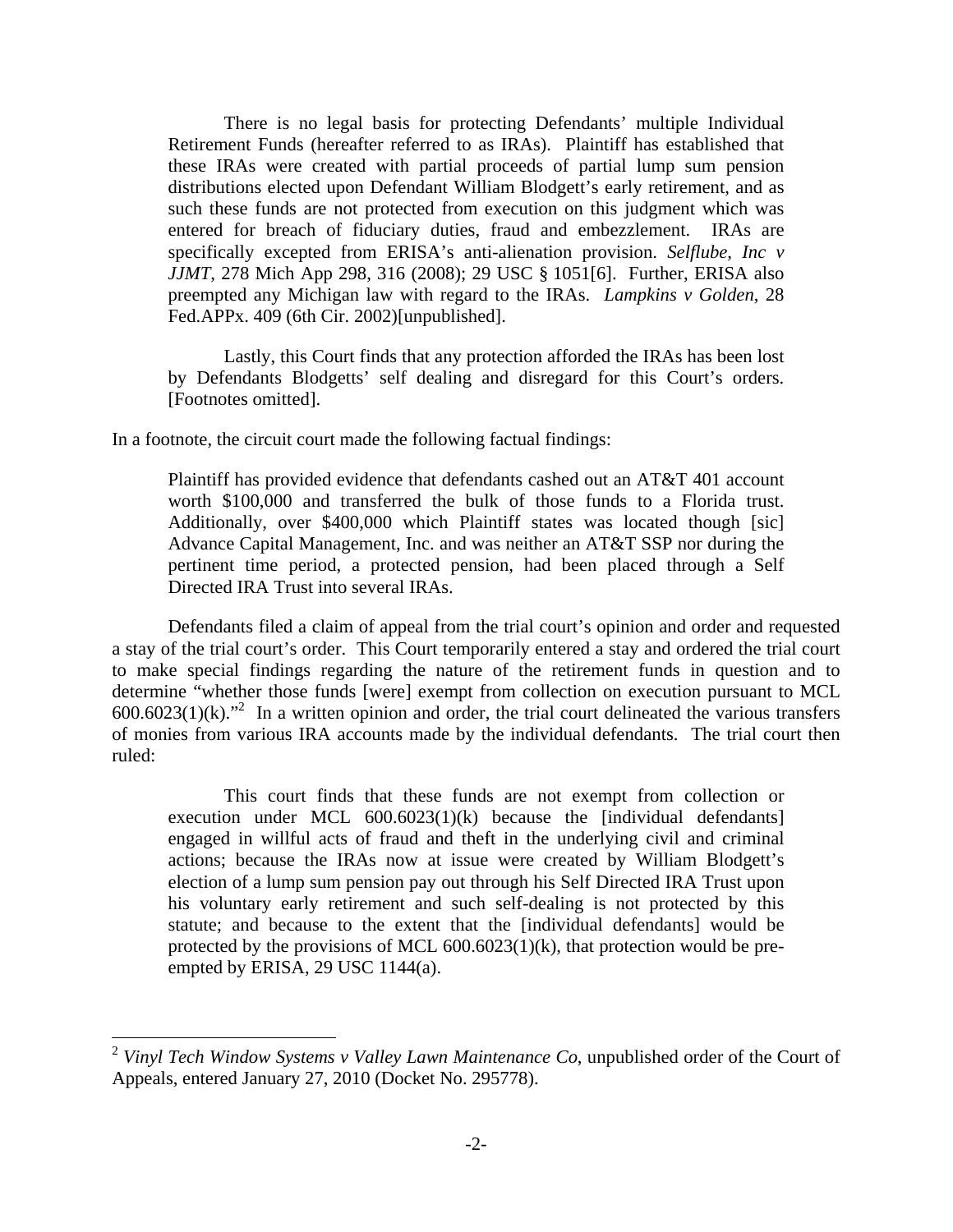Lastly, this court would note that these IRAs were created in violation of this court's orders.

 Defendants appeal as of right. On appeal, defendants do not contest the entry and amount of the judgment entered following the dispositive motion decision, but rather asserts that the trial court erred by ordering the liquidation of IRA funds. We disagree.

 Issues involving statutory interpretation present questions of law reviewed de novo. *Klooster v City of Charlevoix*, 488 Mich 289, 295-296; 795 NW2d 578 (2011). "The primary goal of statutory interpretation is to give effect to the intent of the Legislature." *Briggs Tax Serv, LLC v Detroit Pub Sch*, 485 Mich 69, 76; 780 NW2d 753 (2010). To determine the legislative intent, the court must first examine the statute's plain language. *Klooster*, 488 Mich at 296. If the language of the statute is clear and unambiguous, it is presumed that the Legislature intended the meaning plainly expressed in the statute. *Briggs*, 485 Mich at 76. The trial court's factual findings underlying its legal holdings are reviewed for clear error. MCR 2.613(C); *Detroit v Ambassador Bridge Co*, 481 Mich 29, 35; 748 NW2d 221 (2008). Clear error exists when the reviewing court is left with a definite and firm conviction that a mistake has been made. *Moore v Secura Ins*, 482 Mich 507, 516; 759 NW2d 833 (2008). "The applicable burden of proof presents a question of law that is reviewed de novo on appeal." *FACE Trading, Inc v Dep't of Consumer & Industry Servs*, 270 Mich App 653, 661; 717 NW2d 377 (2006). The burden of proving entitlement to an exemption rests with the party seeking the exemption. See *Davidson v Secretary of State*, 365 Mich 162, 164; 112 NW2d 106 (1961); *Michigan Tool Co v Employment Security Comm*, 346 Mich 673, 680; 78 NW2d 571 (1956). When a party fails to meet its burden of proof in demonstrating entitlement to an exemption, the exemption should be denied. *Covert Twp Assessor v State Tax Comm*, 407 Mich 561, 618; 287 NW2d 895 (1980) (opinion by MOODY, JR., J.); *Michigan Consol Gas Co v Austin Twp*, 373 Mich 123, 144; 128 NW2d 491 (1964).

 To preserve an evidentiary issue for appellate review, a party must raise the issue in the lower court and the trial court must address it. MRE 103(a)(2); *Haberkorn v Chrysler Corp*, 210 Mich App 354, 368; 533 NW2d 373 (1995). Before evidence is admitted, the item must be authenticated; specifically, the trial court must find that the matter in question is what the proponent claims. *Haberkorn*, 210 Mich App at 366. When there is no offer of proof regarding the substance of excluded testimony, appellate review of the admissibility of the evidence is precluded. *Hashem v Les Stanford Oldsmobile, Inc*, 266 Mich App 61, 94; 697 NW2d 558 (2005). When a party fails to produce pertinent evidence within its control, there is a presumption that the evidence, if produced, would be contrary to the withholding party's position. *Devlin v Kaplanis*, 43 Mich App 519, 524-525; 204 NW2d 543 (1972).

 MCL 600.6023 governs property exempt from levy and sale under execution, and provides in relevant part:

 (1) The following property of the debtor and the debtor's dependents shall be exempt from levy and sale under any execution:

 (k) An individual retirement account or individual retirement annuity as defined in section 408 [26 USC 408] or 408a of the internal revenue code of 1986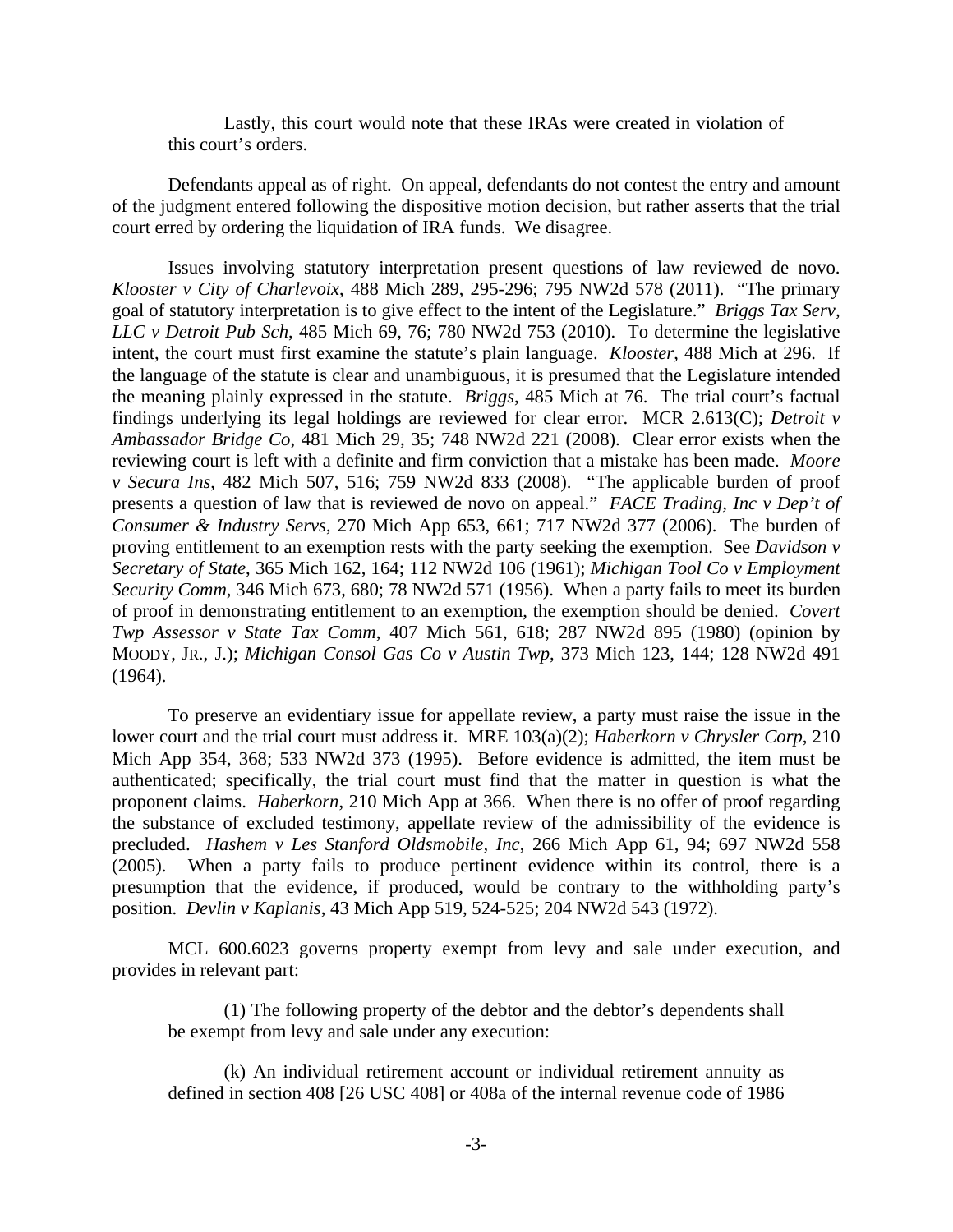and the payments or distributions from such an account or annuity. . . . This exemption does not apply to an individual retirement account or individual retirement annuity to the extent that any of the following occur:

 (iii) Contributions to the individual retirement account or premiums on the individual retirement annuity, including the earnings or benefits from those contributions or premiums, exceed, in the tax year made or paid, the deductible amount allowed under section 408 of the internal revenue code of 1986. This limitation on contributions does not apply to a rollover of a pension, profitsharing, stock bonus plan or other plan that is qualified under section 401 of the internal revenue code of 1986, or an annuity contract under section 403(b) of the internal revenue code of 1986.

In addition to IRAs, MCL 600.6023 also contains a homestead exemption provision, MCL 600.6023(h), (j). However, case law provides that exemptions are unavailable where misappropriation occurs. In *Long v Earle*, 277 Mich 505, 511-512; 269 NW 577 (1936), the beneficiaries of a trust took issue with the actions of the trustee and whether he wrongfully embezzled and converted trust proceeds to his own use. The defendants asserted that the acquisition of real estate by the husband and wife was an exempt homestead. The Supreme Court rejected the defendants' argument, holding:

It is well settled both upon principle and authority that one who embezzles or otherwise misappropriates trust funds cannot get away with the embezzlement or misappropriation by investing the money embezzled or misappropriated, which belonged to the beneficiaries of a trust, in a homestead.

\* \* \*

[I]t was never contemplated or intended by the Constitution and laws of this State that a homestead could be created and maintained with stolen or embezzled property, or with property wrongfully converted which rightfully belonged to the beneficiaries of a trust fund.

 "If this were so, the statute exempting a homestead, instead of promoting the public welfare, would operate as an immoral and baneful influence, undermining and destroying the fundamental principles of the government."

 A homestead established from the proceeds of crime, or the misappropriation of the property of others, when the proceeds of such wrongful act upon the part of the trustee are directly traceable to the homestead, cannot be held exempt from the reach of the arm of a court of equity whose jurisdiction has been properly invoked by the beneficiaries of the trust fund which has been embezzled or fraudulently converted and so invested. [*Id*. at 519-520 (citation omitted).]

When an individual obtains property in fraudulent violation of his fiduciary duty, the defrauded person is given extensive remedies. See *Herpolsheimer v A B Herpolsheimer Realty Co*, 344 Mich 657, 666-667; 75 NW2d 333 (1956).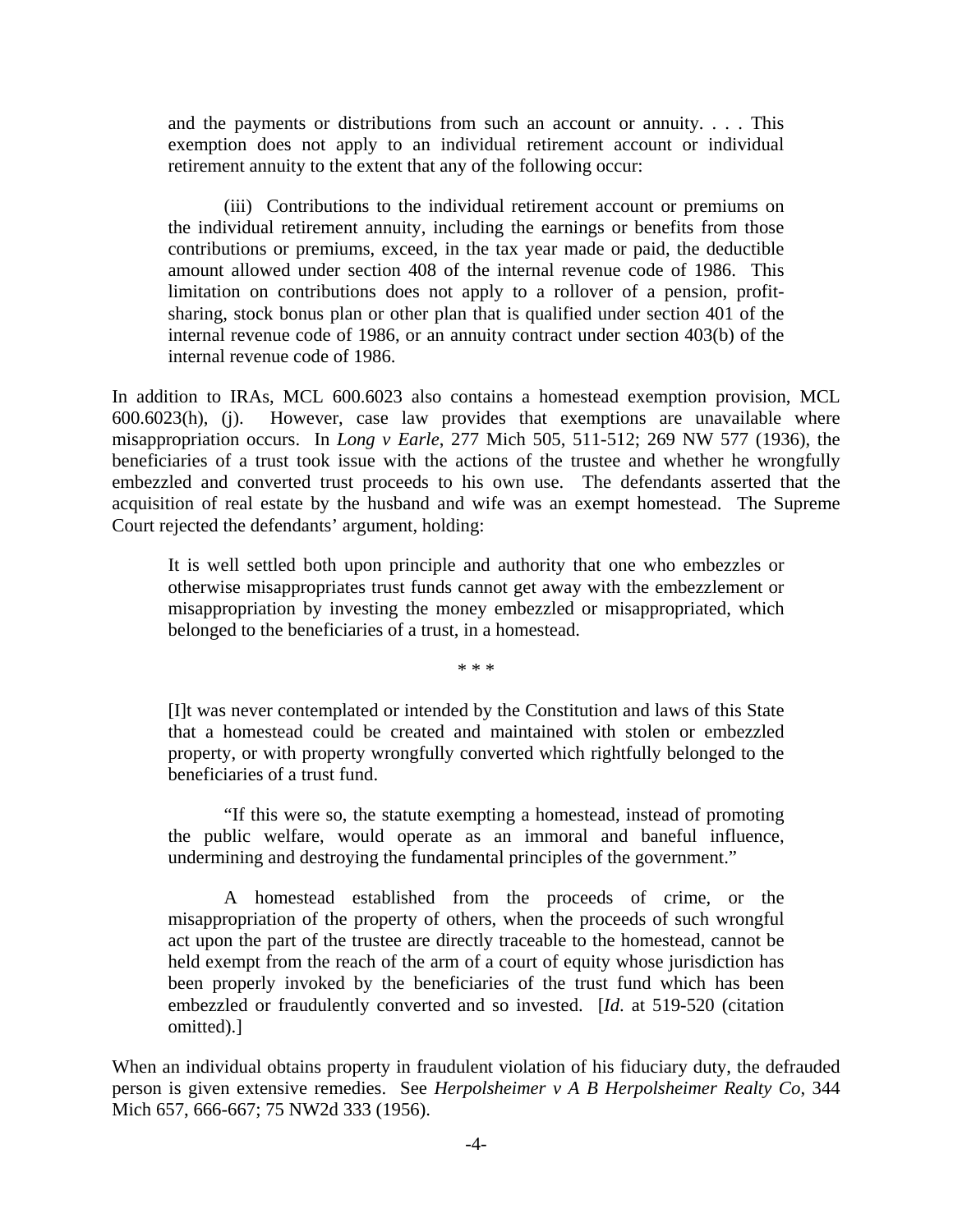The remedy which equity gives to the defrauded person is most extensive. It reaches all those who were actually concerned in the fraud, all who directly and knowingly participated in its fruits, and all those who derive title from them voluntarily or with notice. 'A court of equity will wrest property fraudulently acquired, not only from the perpetrator of the fraud, but, . . . from his children and his children's children, or, as elsewhere said, from any persons amongst whom he may have parceled out the fruits of his fraud'. [*Id*. at 666-667, quoting 3 Pomeroy, Equity Jurisprudence (5th ed), p 607.]

 A review of the record in the present case reveals that defendants failed to meet their burden of proof by demonstrating entitlement to the exemption. *Davidson*, 365 Mich at 164; *Michigan Tool Co*, 346 Mich at 680. Because defendants failed to meet their burden of proof, the trial court properly denied the exemption. *Covert Twp Assessor*, 407 Mich at 618; *Michigan Consol Gas*, 373 Mich at 144. Plaintiff repeatedly scheduled a creditor's examination, and defendants did not comply with the request or produce discovery. Consequently, the trial court was not presented with any record evidence to establish that the funds at issue were legitimate IRA funds as opposed to monies acquired through the fraudulent conduct or funds deliberately commingled to prevent the attempted execution. Plaintiff provided documentation that defendants deliberately prevented the discovery of assets and monies had been funneled to relatives. *Long*, 277 Mich at 519-520; *Devlin*, 43 Mich App at 524-525.

 To obtain appellate relief, defendants make a blanket conclusion without citation to the lower court record that there was no evidence to support the trial court's factual findings. However, defendants failed to present evidence to controvert the evidence offered by plaintiff. Accordingly, we cannot conclude that the trial court's factual findings were clearly erroneous. *Detroit*, 481 Mich at 35. Defendants also fault the trial court for failing to conduct an evidentiary hearing and for failing to adjourn the hearing in light of counsel's participation in a lengthy trial. However, a review of the record reveals that defendants failed to request an evidentiary hearing and did not file a motion to adjourn the hearing. Additionally, defendants did not file proposed findings of fact and conclusions of law in accordance with the trial court's instruction. More importantly, defendants did not request the opportunity to make an offer of proof on the record regarding the evidence that would have been presented if an evidentiary hearing had been conducted. Because defendants failed to avail themselves of the opportunity to preserve the evidence for appellate review, we cannot conclude that the trial court erred. *Hashem*, 266 Mich App at 94. In light of defendants' lack of participation in the post-judgment process, defendants failed to meet the burden of proof in establishing entitlement to the exemption, MCL 600.6023(1)(k). *Davidson*, 365 Mich at 164; *Michigan Tool Co*, 346 Mich at 680.3

 $\overline{a}$ 

<sup>&</sup>lt;sup>3</sup> Defendants' statement of the issue presented does not raise the applicability of the Employee Retirement Income Security Act (ERISA), 29 USC 1001 *et seq*., and it is not an issue in this case. *Selflube, Inc v JJMT, Inc*, 278 Mich App 298, 316; 750 NW2d 245 (2008).